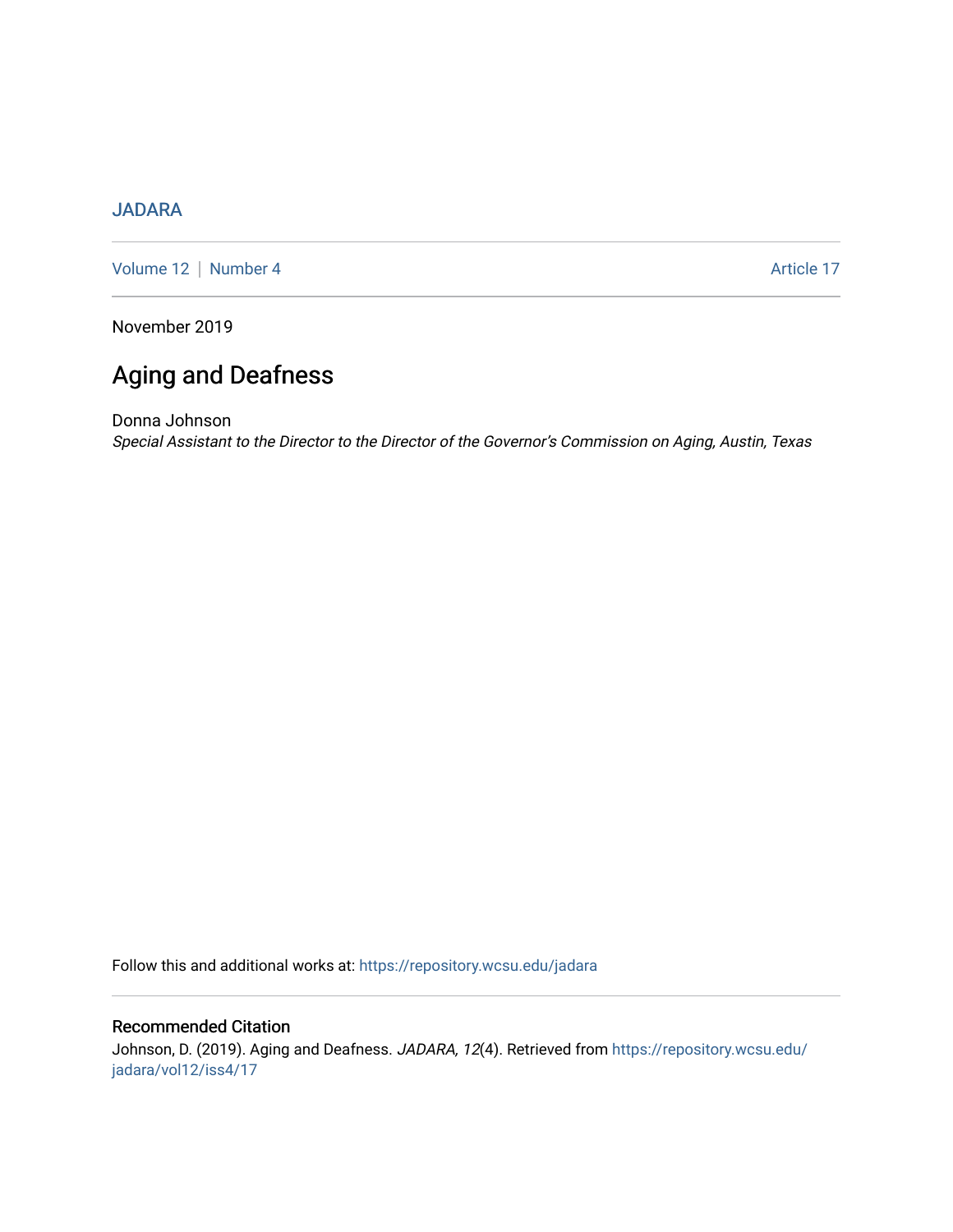### AGING AND DEAFNESS

#### Donna Johnson

The philosophy undergirding the coopera tive work of the Texas Commission for the Deaf and the Governor's Committee on Aging is the one most important single factor influen cing our three years of joint effort. It is a philosophy of commitment to the principal that social services for the elderly means exactly that  $-$  the elderly. An all inclusive term the elderly  $-$  means all older persons  $$ ambulant, infirm, able, disabled, deaf, hear ing, blind, sighted, etc.

It is a philosophy rooted in the experiences of two state agencies — unique in that they are both pioneers in a sense in Texas, at any rate, in the development of services for two distinct target groups of individuals — the deaf — and the elderly. There is a point at which our target groups lose their distinctiveness and, in fact, intersect and it is this point of intersection that precipitated our productive three year working relationship.

Deafness and advancing age are two condi tions which pose unique problems to social ser vice delivery systems for elderly persons. The Older Americans Act, a federal piece of legis lation administered by the Governor's Com mittee on Aging, mandates the Committee to structure and deliver programs in such a way that the *isolated* elderly are reached. The elderly deaf individuals are perhaps the most isolated of all older persons from the mainstream of life in their communities. This isolation also in cludes a lack of access and understanding of social, rehabilitative, financial and health ser vices to which elderly deaf people are lawfully entitled.

The initial purpose of our cooperative pro gram was to improve or initiate the utilization of human services for elderly deaf persons. Our task created by this goal was to catalyze the successful interaction of two separate groups: (a) the prelingually deaf Texan over 55 years of age, and (b) the federal, state and local human service systems for older persons.

The first year of work followed a basic fivestep plan:

1. Identification of social service resources available for elderly persons.

The Governor's Committee on Aging sup ports a multitude of social service systems throughout its 26 Planning and Service Areas. Currently the Committee maintains 18 Area Agencies on Aging and 8 Regional Offices on Aging. The task of identifying the resources available for elderly indivi duals will be systematically coordinated through each of these 26 Planning and Service Areas.

2. Dissemination of basic information about specific needs of deaf persons to these social service resource agencies.

The project staff will function as a resource and training center for the 26 Planning and Service Areas of the Governor's Committee on Aging. A coordinator from each area will partici pate in sessions conducted by the project staff on the needs of deaf people and will maintain contact with this central resource for specific needs of that Area Agency on Aging or Regional Office on Aging.

3. Coordination of various services by existing resources for deaf individuals with these services provided for the elderly normal-hearing person.

Ms. Johnson is Special Assistant to the Director of the Governor's Commission on Aging, Austin, Texas.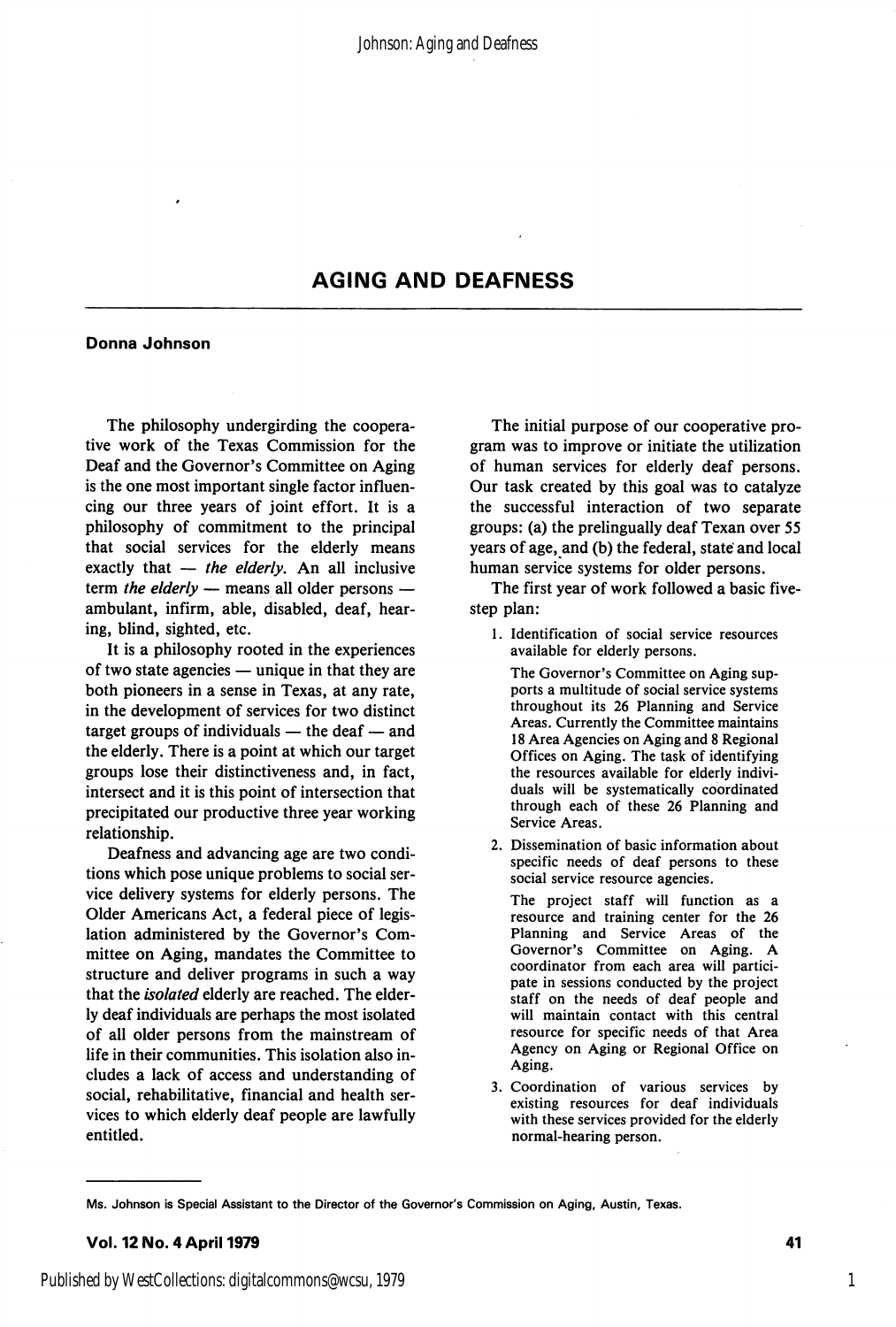#### AGING AND DEAFNESS

A number of services are made available by the Governor's Committee on Aging for normal-hearing elderly individuals. In many areas of Texas, small facilities serving all ages of the deaf are being main tained. In those areas that do not have a formalized service, the service of a person with sign language skills must be obtained. These resources will then be formally utilized to bridge the communication barrier which exists between resources for the elderly normal-hearing person and resources for the elderly deaf person.

4. Ongoing outreach program for continued referrals of elderly deaf people.

A program implemented through the 26 Planning and Service Areas will establish communication with churches, public agencies, and the media for continued referrals of elderly deaf individuals to the existing expanded services.

5. Program of ongoing evaluation to deter mine the degree to which elderly deaf persons have increased their use of avail able services.

Records which reflect the number of elder ly deaf individuals utilizing agency services will indicate the effectiveness of this pro ject as well as the increased effectiveness of the service delivery system in each Planning and Service Area.

During the first year efforts were concen trated in eight different planning and service areas of the state in order to develop and refine a model service delivery system that could then be implemented in all areas of the state.

In addition to the direct services provided by the service Development Project in these eight areas, numerous other staff positions and services have been "generated" in answer to the needs of the deaf that the Service Develop ment Project found through research in each Planning and Service area. Although no exact monetary figure can be affixed to these spinoff services, it is estimated that at least \$100,000 worth of direct services for the deaf has been created in the state through a project that was originally conceived as a research and demonstration effort.

The impetus for the generation of these ser vices was the initial "training" that was given to each Planning and Service area as an infor mal introduction to the needs of the elderly deaf. The awareness of these needs did not previously exist in the areas because the deaf are not "verbal" in expression and were not included in needs assessment studies or service development planning.

In each of the demonstration areas it was found that once some knowledge of the elderly deaf community was obtained by those who implement services, the remaining tasks of in volving the deaf in the services included removing the communication barrier and creating the desire to provide services.

The experience in each of the demonstration projects provided knowledge of the implemen tation problems which are inherent in new pro grams, and allowed for identification of prac tical solutions to these problems.

Workshops were held throughout the state. More than 1,000 community service providers attended the workshops. During the 2nd the project staff began to consider and plan for a community based structure that would hope fully provide for a continuity of services to the elderly deaf. From contacts made in the deaf community while planning and conducting the workshops the Texas Commission for the Deaf has been able to assist in several areas of the state in developing Community Councils for the deaf. These Councils provided that neces sary link for continuity of services.

In the year ahead plans call for establish ment of 19 local Community Councils for the Deaf. Each will have an Elderly Deaf Services Coordinator receiving a part-time salary. The Commission staff will work with the councils in selecting older deaf persons who are still ac tive, have an automobile, and are known in the deaf communities. The Commission will pro vide for inservice training and general super vision and stimulation of the program.

As the Elderly Deaf Services Coordinators are employed they are receiving inservice training provided by the Commission staff. They are trained to conduct effecitve outreach ser vices to the deaf population in their areas.

In all instances an appropriate bridging of these services are being made with the 28 Area Agencies on Aging now serving the entire state. The Area Agency Director is invited to assign a member of the Area Agency on Aging